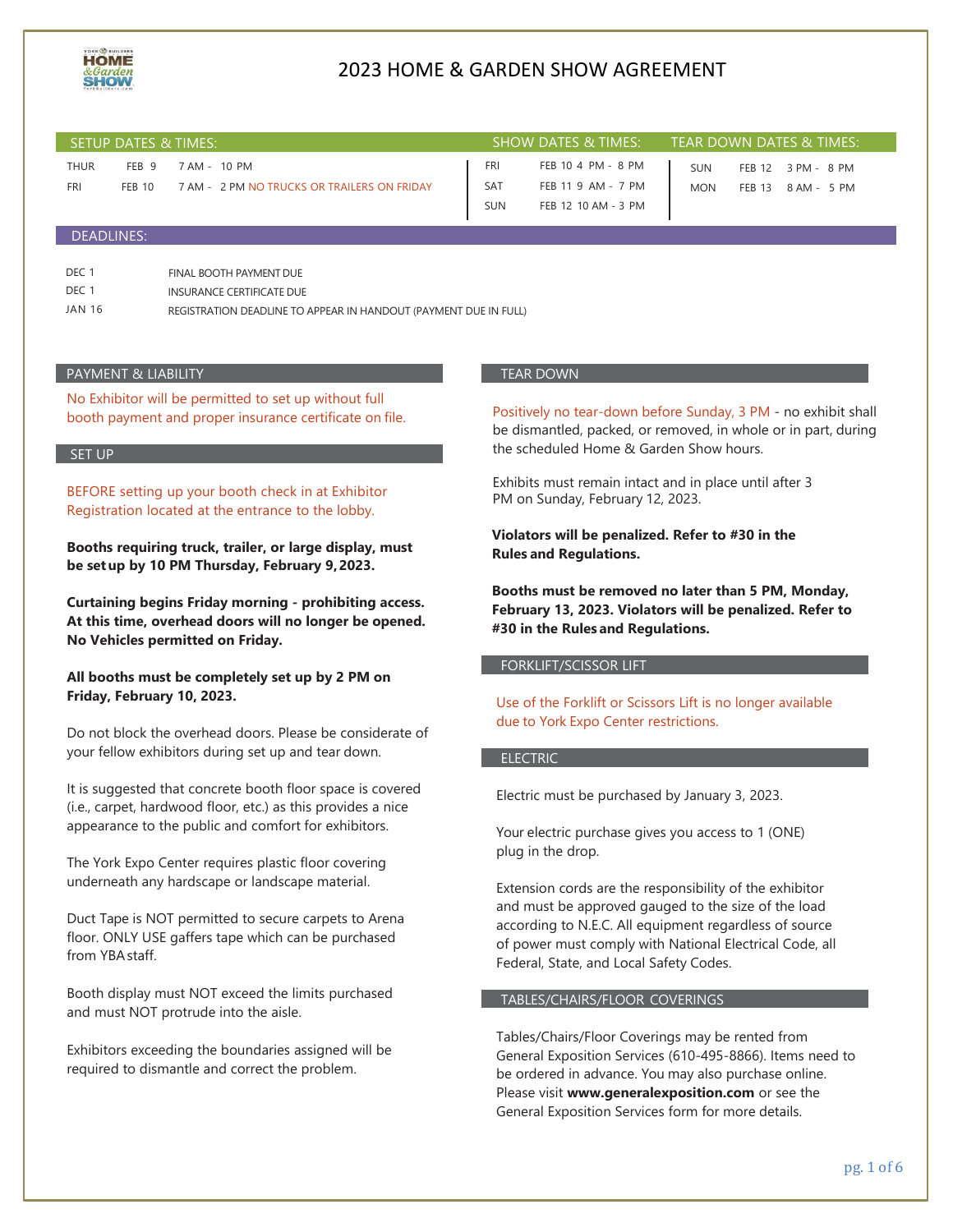

## **CURTAINS**

Curtains are included with the cost of the booth. Curtain color is black.

## **SECURITY**

Building is locked and no one is permitted entry during non-show hours.

The York Builders Association will not be held responsible for items lost or stolen.

Exhibitors exiting the building at show closing each evening may be asked to present identification if they are removing any items from the Show floor.

Exhibitors are asked to exit the building at the front entrance and not at the emergency exits.

#### RULES & REGULATIONS

Read the Home & Garden Show Rules and Regulations included with exhibitor materials for complete exhibitor requirements.

### RESTRICTIONS FROM THE EXPO CENTER

NO popcorn, food, helium balloons, or drinks can be handed out from exhibitor booths.

## EXHIBITOR PASSES

ALL exhibitors are required to present an exhibitor pass to gain entry to the Show during Show hours.

Exhibitor passes must be picked up at the Will-Call table on Friday.

Exhibitor passes are shown at the door but not collected.

Volunteers working at the entrance are instructed to admit no one without a pass - business cards, uniforms, etc. will not gain access to the Show area.

Exhibitors will be permitted entry to the Show one-half hour prior to Show opening.

### EXHIBITOR PARKING

All Exhibitors are expected to park at the side entrances. This policy ensures that patrons entering the show have convenient access.

## DURING THE SHOW

All side and emergency doors are to remain closed during the Show.

If the temperature of the building is uncomfortable, please contact the Ticket Office at the front of the building.

Exhibitors wishing to take breaks for smoking, etc. must exit at the front entrance.

## INTERNET

Wireless Internet is available free of charge. You may also purchase a hot spot and service from another service provider. If you require uninterrupted service, we strongly recommend purchasing your own hot spot and service.

## ARENA INFORMATION

Weis Arena at York Fairgrounds 334 Carlisle Ave York, PA 17404 717 -848-2596

### CONTACT INFORMATION

York Builders Association 540 Greenbriar Road York, PA 17404 717-767-2444 [info@yorkbuilders.com](mailto:info@yorkbuilders.com) yorkbuilders.com

### FIND THIS PACKET INFO ON OUR WEBSITE

yorkbuilders.com : located under the Exhibitor Info tab under HOME & GARDEN SHOW.

### FILL OUT YOUR FORMS ONLINE

You have the ability to download your forms and email them to us. Visit [www.yorkbuilders.com :](http://www.yorkbuilders.com/) located underthe Exhibitor Info tab under HOME & GARDEN SHOW.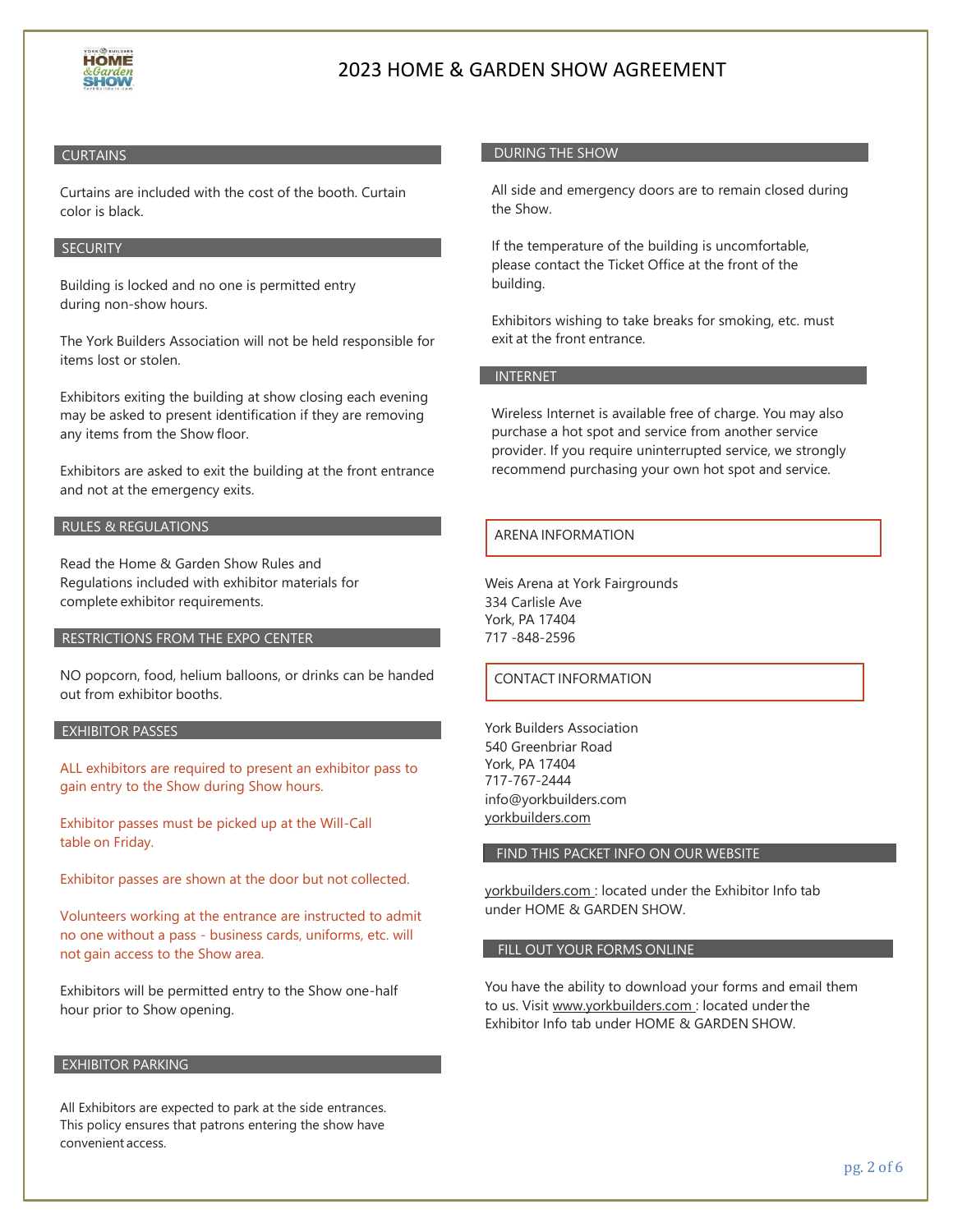

## **RULES AND REGULATIONS**

**Rules and Amendments:** Exhibitor agrees to the terms, conditions, rules and regulations set forth below. The York Builders Association has the full authority to make such further rules, amendments, and regulations as may be considered necessary or desirable for the safe and proper conduct of the Show. The York Builders Association has full authority to interpret and enforce all rules and regulations.

Please note - Failure to comply may result in YBA exercising their right to exclude any vendor from participation in future events.

- 1. **Valid Contract for Space.** Applicants are required to execute online Registration/Contract to The York Builders Association. To be valid, each Registration/ Contract must convey payments as stated on the Registration/Contract.
- 2. **Payment.** 50% is due upon registration with the final payment due December 1, 2022.
- 3. **Booth space purchased after Dec. 1, 2022,** must be paid in full with a credit card upon registration, a 3% convenience fee will be applied.
- 4. **Cancellations.** Booth space fees are non-refundable if cancelled after October 1, 2022. If cancellation is received prior to October 1, exhibitor will receive a full refund. Cancellations must be requested in writing by certified mail to: York Builders Association, 540 Greenbriar Road, York, PA 17404.
- 5. **Space Assignments.** Previous year exhibitors will have first right of acceptance on their previous booth for a limited period of time. Upon expiration of that time period all booth assignments will be based upon Registration/Contract submitted on a first-come, first-served basis.
- 6. **Applying for Membership.** Non-members may apply for York Builders Association membership if requirements are met. Membership application is required by Dec. 1, 2022. Exhibitor application must be submitted with the non-member rate. Upon Membership approval, a refund will be issued. Membership Applications can be found on our website at: yorkbuilders.com.
- 7. **Liability Insurance.** Exhibitors, at their own expense, shall obtain and maintain in effect a commercial general liability insurance policy, written on an occurrence basis, that provides coverage against claims for bodily injury or property damage occurring on the premises of the Show, including without limitation the building and parking lots. Such policy shall afford protection with an occurrence limit of not less than One Million Dollars (\$1,000,000.)

The additional insured clause that must appear on the Certificate of Liability is either "York Builders Association is additional insured." or "York Builders Association is additional insured from February 9, 2023 through February 13, 2023 for the Home & Garden Show." Exhibitor shall deliver to the York Builders Association, no later than December 15, 2022, a certificate of insurance evidencing said coverage. Failure by the exhibitor to comply shall result in termination of this contract without refund of any part of the rental fee.

- 8. **All Exhibitors must be current in all debts** to the York Builders Association in order to participate in the Show.
- 9. **Home & Garden Show Handout**. Exhibitors must be registered prior to January 16, 2023, to be listed in the Home & Garden Show handout. Registrations after this date are not guaranteed to appear in the handout.
- 10. **Entry to the Show** area during non-Show hours is strictly prohibited. The buildings are kept locked and no one is admitted without special permission from the York Builders Association Staff.
- 11. **Exhibitor Property.** All reasonable means are taken by the York Builders Association to protect the property of the exhibitors. However, all goods, wares, and merchandise of any kind placed in the Show is understood to be at the owner's risk. With acceptance of this contract, the York Builders Association is released from any and all claims, demands, suits, judgments, costs, attorney's fees, and other damages arising out of occurrences in or at the leased space or as occasioned or suffered by exhibitor or any of its employees, agents or persons in attendance in or at such space. EXHIBITORS ARE URGED TO USE CAUTION AND NOT LEAVE VALUABLES IN BOOTHS WHEN NOT ATTENDED, DURING SET-UP AND TEAR- DOWN.
- 12. **Prohibitions.** The York Builders Association reserves the right to prohibit an exhibit or part of an exhibit which, in their judgment, may detract from the character of the Show. This restriction includes persons, things, displays, conduct and printed matter.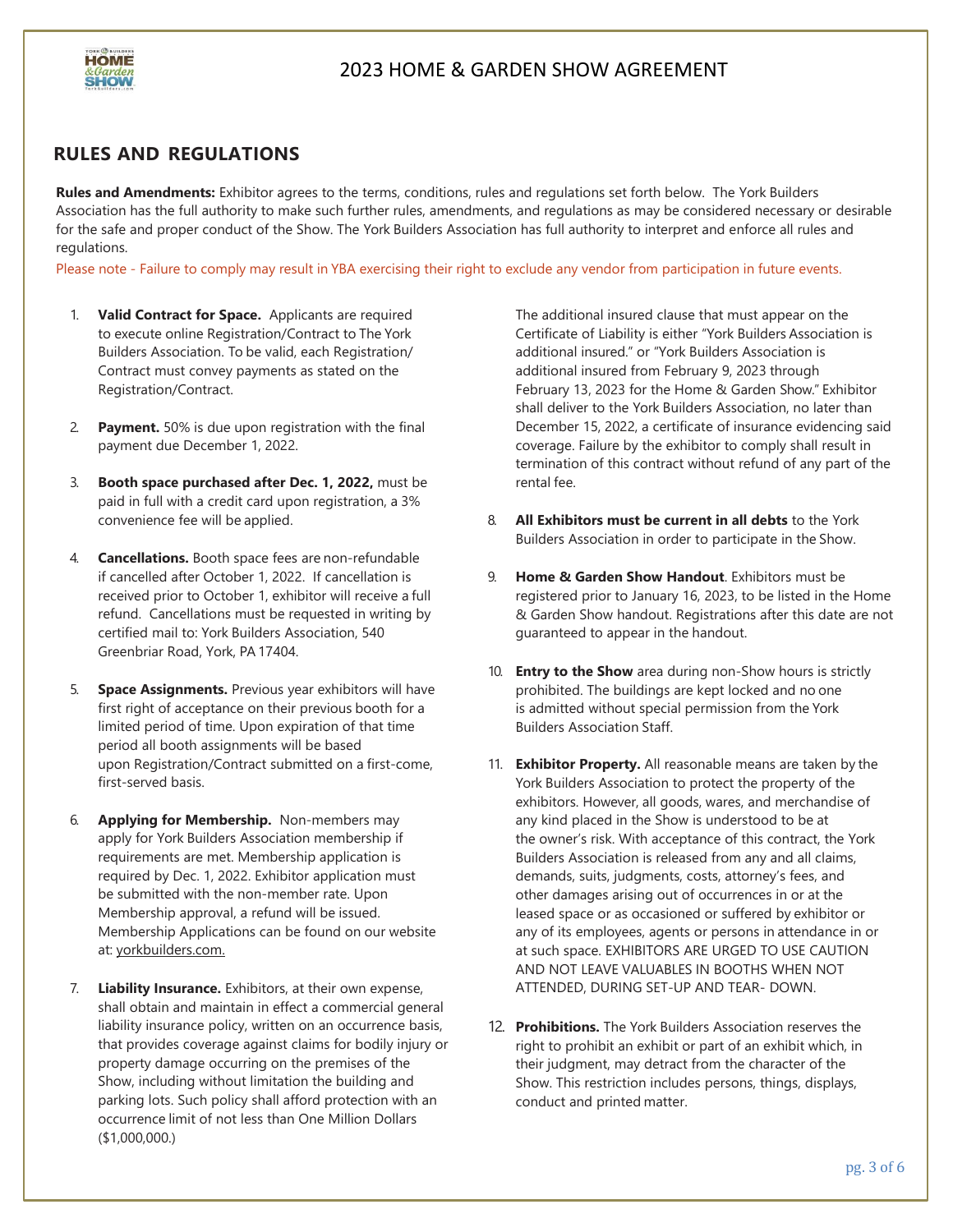

- 13. **Subletting of exhibit space is prohibited.** Two or more firms may not exhibit in a single space unless a special arrangement is made with the York Builders Association.
- 14. **Booth Sizes.** Contracted exhibit space is sold in increments of 10' X 10' floor space or Showcases which are sold in increments of 20' X 20' floor space. There are no longer height restrictions - HOWEVER - The YBA Staff and the Home & Garden Show Committee reserve the right to disallow exhibit elements if hindering other booths, and booth walls must be finished on all sides exposed, including back and sides that reach beyond curtains. Exposed plywood is not acceptable, and you will be asked to apply a curtain at your expense.
- 15. **Oversize restrictions**. No exhibit will be permitted to protrude into adjoining booths or the aisles at either floor or height levels. No exceptions to this rule. No signs may be erected which block the visibility of another booth.
- 16. **Giveaways**. No exhibitor may advertise or distribute tickets for prizes or give-a-ways which are contingent upon a purchase, or conduct any promotions with obligations imposed.
- 17. **Electrical Service** must be purchased by the Exhibitor no later than January 2, 2023. Extension cords are the responsibility of the exhibitor and must be approved gauged to the size of the load according to N.E.C. All equipment regardless of source of power must comply with National Electrical Code, all Federal, State and Local Safety Codes.
- 18. **No popcorn, or helium balloons** per our contract with the York Expo Center.
- 19. **Venue property.** The exhibitor will be required to replace, repair, or otherwise assume all expenses for any defacement or injury of the premises caused by their exhibit or its representative(s).
- 20. **All aisles must be kept clear.** Exhibits, interviews, demonstrations, distribution of literature, etc. must be made within the exhibitor's space only.
- 21. **Non-flammable.** Booths must be able to pass Fire Marshall's inspection and for this reason non-flammable materials are recommended.
- 22. **Duct Tape** is NOT permitted on the show floor.Per York Expo Center Rules & Regulations - under NO circumstances may anything other than non-residue type tape be used. (Failure to comply will result in YBA's ability to exercise their right to exclude any vendor from participation in future events and cost for clean-up.)
- 23. **Forklift and Scissor Lift services** are no longer available due to York Expo Center restrictions.
- 24. **Event delays and cancellations.** Neither the York Builders Association, nor York Expo Center, shall be required to perform any term, condition, or covenant in this lease so long as such performance is delayed or prevented by Acts of God, strikes, lockouts, materials or labor restrictions by any governmental authority, civil riot, floods, or any other cause not reasonably within the control of the York Builders Association or York Expo Center and which by the exercise of due diligence York Builders Association or York Expo Center is unable, wholly or in part to prevent or overcome.
- 25. **Disputes.** All disputes arising from any cause whatsoever among exhibitors shall be adjusted by the York Builders Association whose decision shall be final. All special requests by exhibitors shall be directed to the York Builders Association. The York Builders Association reserves the right to adopt and promulgate such further Rules and Regulations it deemed necessary.
- 26. **Curtains** are included in the cost of the booth space.
- 27. **Floor Coverings.** It is suggested that the floor in your booth space is covered (i.e., carpet, hardwood floor, etc.) This provides a nice appearance to the public but is not required. The York Expo Center requires plastic floor covering underneath any hardscape or landscape material.
- 28. **Exhibitor's booth** is to be staffed by an authorized representative(s) during all Show hours. Exhibitors not able to staff their booth the entire weekend must give written notice by January 16, 2023, to the York Builders Association regarding the date and time the booth will not be staffed. Exhibitor is required to place a sign in their booth indicating their absence.
- 29. **Set up.** Displays consisting of trailers/vehicles or that require large vehicles or equipment to erect must be set up no later than 10 p.m., Thursday, February 9, 2023. Curtaining will begin Friday morning and will prohibit entrance of vehicles.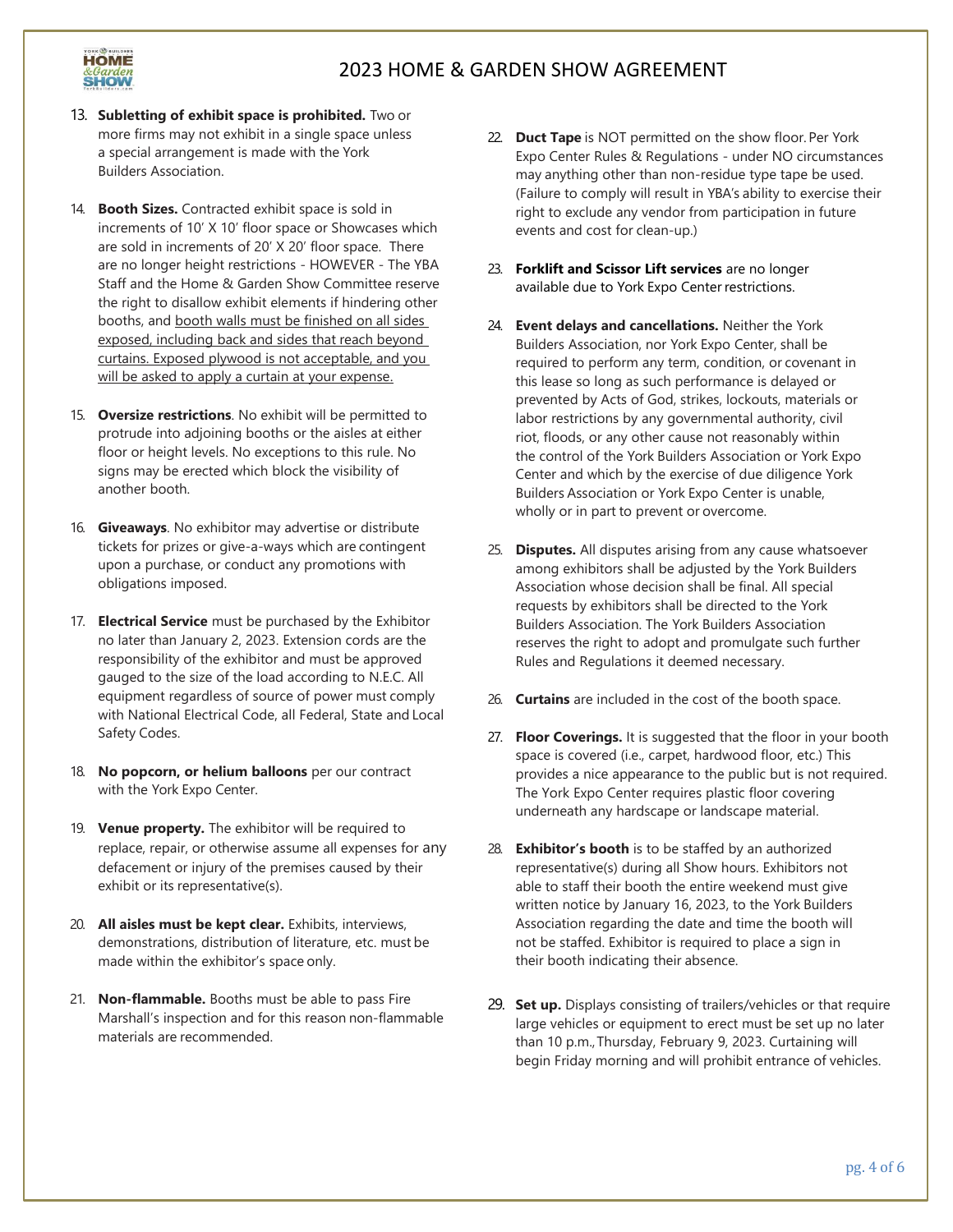

- 30. **Dismantling of Exhibits.** No exhibit shall be dismantled, packed, or removed, in whole or in part, during the scheduled Home Show hours. Exhibits must remain intact and in place until after 3 PM on Sunday, February 12, 2023. (Failure to comply will result in YBA's ability to exercise their right to exclude any vendor from participation in future events.) Booths must be removed no later than 5 pm, Monday, February 13, 2023. Violators will be fined \$150 per item, per day, storage fees - for items remaining inside or outside. There will be an additional fee should our staff have to remove the item from the exhibit building and relocate it. The York Builders Association will not assume any liability for items remaining on the premises after 3 PM on Sunday, February 12, 2023.
- 31. **Cash-n-Carry** sales are allowed from the booth. PA Sales Tax Number must be provided to the York Builders Association at time of booth registration.
- 32. **Exhibitor Attire.** Casual, professional business attire is required of all employees representing the exhibitor in their booth space.
- 33. **Violations.** Any exhibitor breaching or violating any of the above Rules and Regulations shall upon oral notification by the York Builders Association forthwith comply with such Rules and Regulations. If the oral warning is not heeded and violation of the terms and conditions of these regulations on the part of any exhibitor continues, right is hereby given theYork Builders Association to terminate the lease to occupy space at its option, and the York Builders Association may re-enter and take possession of the space occupied by the exhibitor and remove all persons and goods at the exhibitor's own risk and the exhibitor shall pay all expense in connection with such removal and all damages which the York Builders Association may incur, and forfeit all money paid or due the York Builders Association on account thereof.
- 34. **No soliciting** for business shall be permitted in the aisles or in other exhibitor's booths. Samples, catalogs, pamphlets, and publications may be distributed by exhibitors strictly within the confines of their own booth space.
- 35. **Inappropriate behavior by Exhibitor** and/or his/her representatives, including but not limited to use of profane language, or mistreatment of customers or other exhibitors, will be grounds for removal from the show without refund. The York Builders Association and the Home & Garden Show committee reserve the right to amend these rules and make the final decision on any

situation which may not be governed by this contract.

- 36. **No outside booths or displays are allowed,** including vehicles and trailer mounted displays, without the express permission of the York Builders Association.
- 37. **Mailing Paper Forms and Packets**. All Home & Garden Show information can be mailed to you, at your request. Simply email us at: [info@yorkbuilders.com,](mailto:info@yorkbuilders.com) or call us at: (717) 767-2444